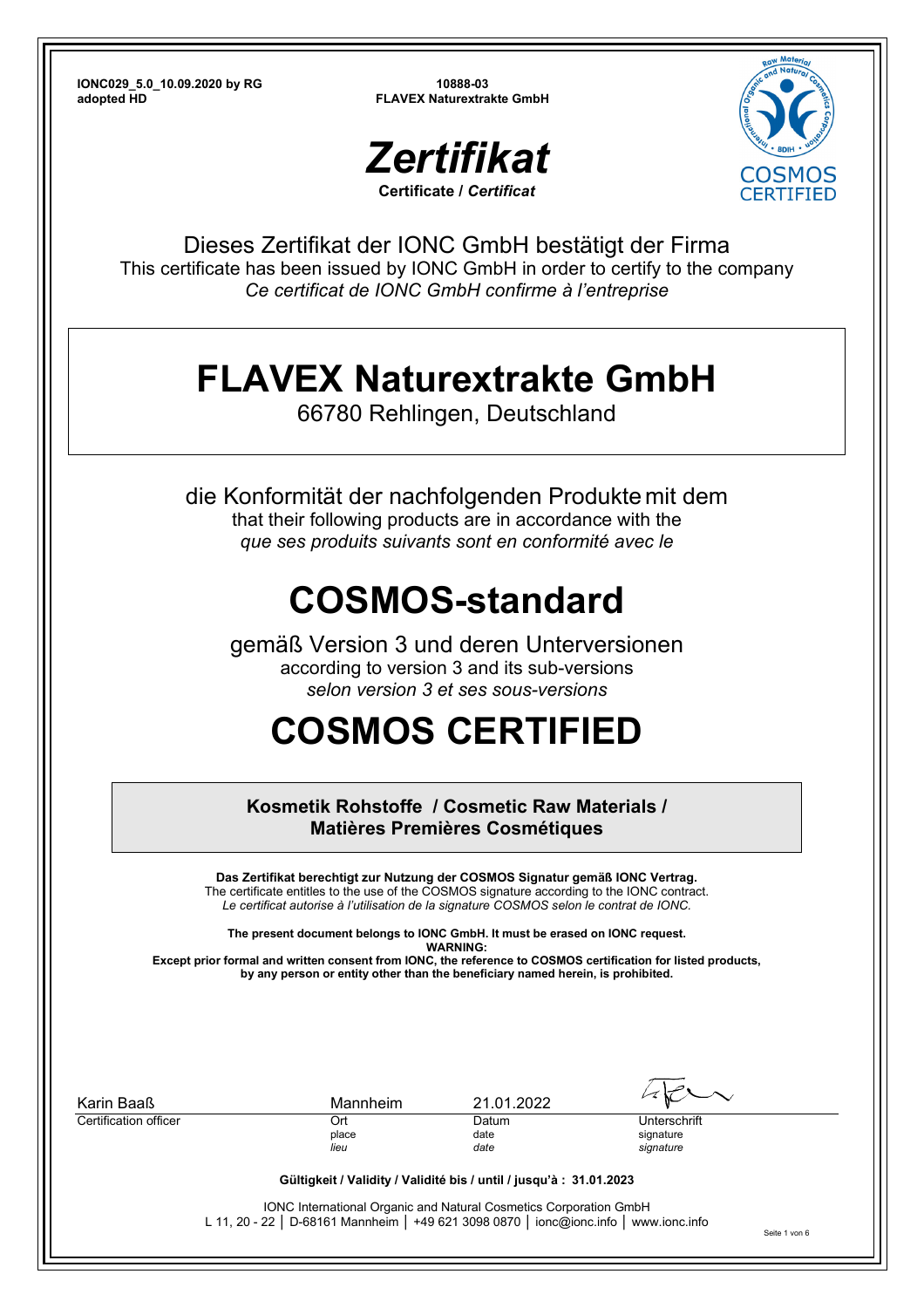

**PPAI** Physically Processed Agro-Ingredients **CPAI** Chemically Processed Agro-Ingredients **PeMo** Petrochemical moiety **NNI** Non-Natural Ingredients (Petrochemical origin)

|                        | <b>Certification level COSMOS CERTIFIED</b>                                                                                                                                 |                                                                                     |                                                                                       |                 |                                        |                             |                  |                             |                 |                         |
|------------------------|-----------------------------------------------------------------------------------------------------------------------------------------------------------------------------|-------------------------------------------------------------------------------------|---------------------------------------------------------------------------------------|-----------------|----------------------------------------|-----------------------------|------------------|-----------------------------|-----------------|-------------------------|
| <b>Article</b><br>Code | <b>Name English</b>                                                                                                                                                         | <b>Name Deutsch</b>                                                                 | <b>Nom Français</b>                                                                   | $\%$<br>organic | %<br><b>PPAI</b>                       | %<br><b>PPAI</b><br>organic | %<br><b>CPAI</b> | %<br><b>CPAI</b><br>organic | %<br><b>NNI</b> | <b>Granting</b><br>date |
| 224.002                | Ajwain Fruits CO2-<br>se extract (organic),<br><b>DE-ÖKO-013</b>                                                                                                            | Ajowanfrüchte<br>CO2-se Extrakt<br>(ökol), DE-ÖKO-<br>013                           | Ajowan (fruits) extrait<br>CO2-se (bio), DE-<br>ÖKO-013                               | 100             | 100                                    | 100                         | 0                | 0                           | 0               | 21.01.2022              |
| 168.002                | Amaranth Seed<br>CO2-to extract<br>(organic), DE-ÖKO-<br>013                                                                                                                | Amaranthsamen<br>CO2-to Extrakt<br>(ökol), DE-ÖKO-<br>013                           | Amaranthe (graines)<br>extrait CO2-to (bio),<br><b>DE-ÖKO-013</b>                     | 100             | 100                                    | 100                         | 0                | 0                           | 0               | 21.01.2022              |
| 010.002                | Angelica Root<br>CO2-se extract<br>(organic), DE-ÖKO-<br>013                                                                                                                | Angelikawurzel<br>CO2-se Extrakt<br>(ökol), DE-ÖKO-<br>013                          | Angélique (racine)<br>extrait CO2-se (bio),<br>DE-ÖKO-013                             | 100             | 100                                    | 100                         | $\Omega$         | 0                           | 0               | 21.01.2022              |
| 043.007                | Arnica Flower CO2-<br>to extract (organic),<br>4 % Sesquiterpene<br>lactones, DE-ÖKO-<br>013                                                                                | Arnikablüten CO2-<br>to Extrakt (ökol), 4<br>% Sesquiterpenlak-<br>tone, DE-ÖKO-013 | Arnica (fleurs) extrait<br>CO2-to, 4 % lactones<br>sesquiterpéniques, DE-<br>ÖKO-013  | 100             | 100                                    | 100                         | $\Omega$         | 0                           | 0               | 21.01.2022              |
| 078.011                | Balm Leaf CO2-to<br>extract (organic),<br>10 % Essent. Oil,<br><b>DE-ÖKO-013</b>                                                                                            | Melissenblätter<br>CO2-to Extrakt<br>(ökol.), 10 % Äth.<br>ÖI, DE-ÖKO-013           | Mélisse (feuilles) extrait<br>CO2-to (bio), 10 %<br>huile essentielle, DE-<br>ÖKO-013 | 100             | 100                                    | 100                         | $\Omega$         | 0                           | 0               | 21.01.2022              |
| 122.002                | <b>Black Cumin CO2-</b><br>to extract (organic),<br><b>DE-ÖKO-013</b>                                                                                                       | Schwarzkümmel<br>CO2-to Extrakt<br>(ökol), DE-ÖKO-<br>013                           | Cumin noir extrait<br>CO2-to (bio), DE-ÖKO-<br>013                                    | 100             | 100                                    | 100                         | $\Omega$         | 0                           | 0               | 21.01.2022              |
| 019.002                | Camomile Flower<br>CO2-to extract<br>(organic), DE-ÖKO-<br>013                                                                                                              | Kamillenblüten<br>CO2-to Extrakt<br>(ökol), DE-ÖKO-<br>013                          | Camomille (fleurs)<br>extrait CO2-to (bio),<br>DE-ÖKO-013                             | 100             | 100                                    | 100                         | 0                | 0                           | 0               | 21.01.2022              |
| 003.006                | Cardamom CO2-se<br>extract (organic),<br>DE-ÖKO-013                                                                                                                         | Kardamomen CO2-<br>se Extrakt (ökol),<br><b>DE-ÖKO-013</b>                          | Cardamome extrait<br>CO2-se (bio), DE-<br>ÖKO-013                                     | 100             | 100                                    | 100                         | 0                | 0                           | 0               | 21.01.2022              |
| 023.009                | Carrot CO2-to<br>extract (organic),<br>with sunflower oil,<br><b>DE-ÖKO-013</b>                                                                                             | Karotten CO2-to<br>Extrakt (ökol), mit<br>Sonnenblumenöl,<br><b>DE-ÖKO-013</b>      | Carottes extrait CO2-to<br>(bio), avec de l'huile de<br>tournesol, DE-ÖKO-<br>013     | 100             | 100                                    | 100                         | 0                | 0                           | 0               | 21.01.2022              |
| 023.011                | Carrot CO2-to<br>extract (organic),<br>with sunflower oil,<br><b>DE-ÖKO-013</b>                                                                                             | Karotten CO2-to<br>Extrakt (ökol), mit<br>Sonnenblumenöl,<br><b>DE-ÖKO-013</b>      | Carottes extrait CO2-to<br>(bio), avec de l'huile de<br>tournesol, DE-ÖKO-<br>013     | 100             | 100                                    | 100                         | $\Omega$         | 0                           | 0               | 21.01.2022              |
| 023.007                | Carrot-Jojoba CO2-<br>to extract (organic),<br><b>DE-ÖKO-013</b>                                                                                                            | Karotten-Jojoba<br>CO2-to Extrakt<br>(ökol), DE-ÖKO-<br>013                         | Carottes-jojoba extrait<br>CO2-to (bio), DE-ÖKO-<br>013                               | 100             | 100                                    | 100                         | $\Omega$         | 0                           | 0               | 21.01.2022              |
| Karin Baaß             |                                                                                                                                                                             |                                                                                     | Mannheim                                                                              | 21.01.2022      |                                        |                             |                  |                             |                 |                         |
| Certification officer  |                                                                                                                                                                             | Ort<br>Datum<br>place<br>date<br>lieu<br>date                                       |                                                                                       |                 | Unterschrift<br>signature<br>signature |                             |                  |                             |                 |                         |
|                        |                                                                                                                                                                             |                                                                                     |                                                                                       |                 |                                        |                             |                  |                             |                 |                         |
|                        |                                                                                                                                                                             |                                                                                     | Gültigkeit / Validity / Validité bis / until / jusqu'à : 31.01.2023                   |                 |                                        |                             |                  |                             |                 |                         |
|                        | IONC International Organic and Natural Cosmetics Corporation GmbH<br>L 11, 20 - 22   D-68161 Mannheim   +49 621 3098 0870   ionc@ionc.info   www.ionc.info<br>Seite 2 von 6 |                                                                                     |                                                                                       |                 |                                        |                             |                  |                             |                 |                         |
|                        |                                                                                                                                                                             |                                                                                     |                                                                                       |                 |                                        |                             |                  |                             |                 |                         |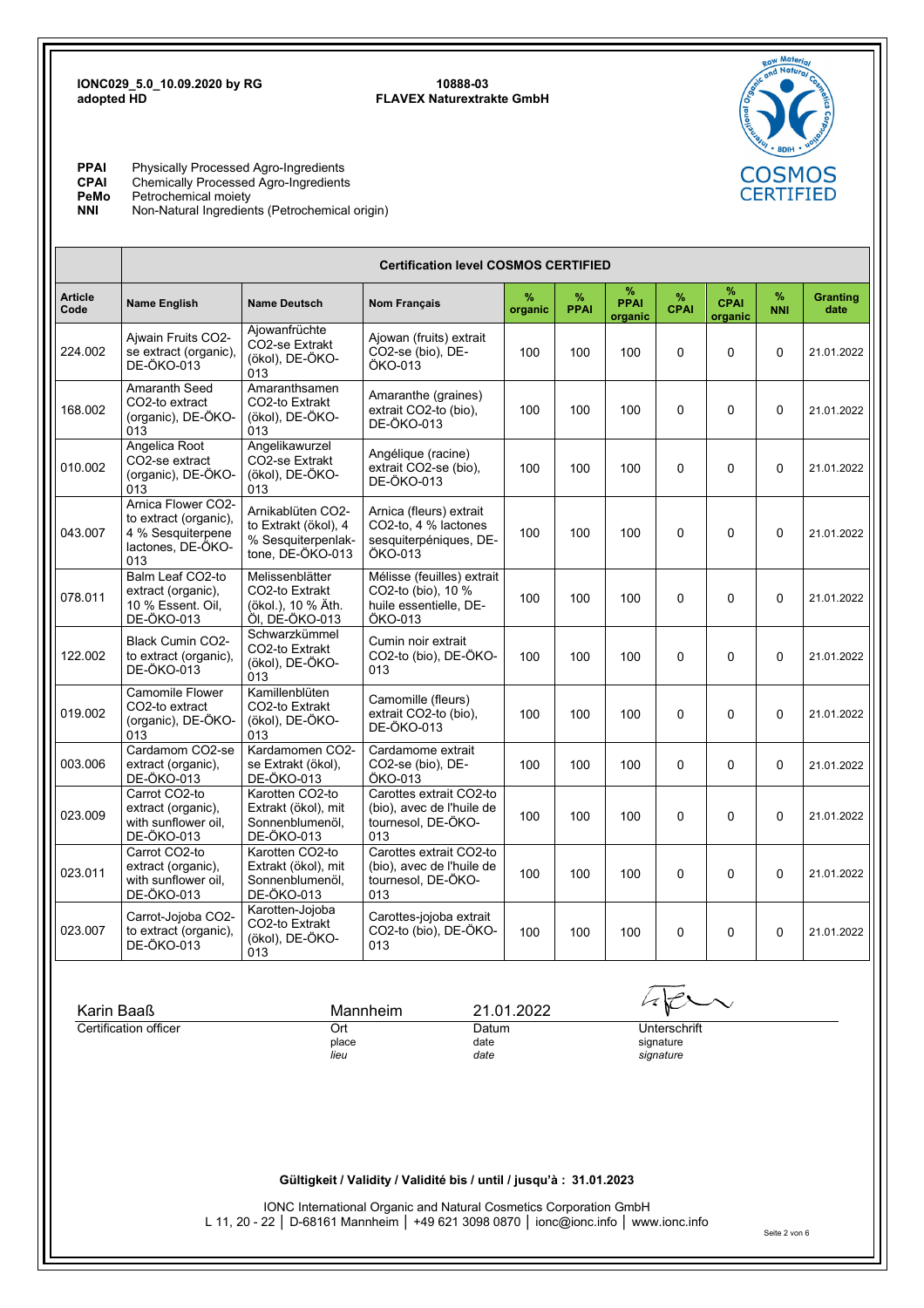**PPAI** Physically Processed Agro-Ingredients<br>CPAI Chemically Processed Agro-Ingredients **CPAI** Chemically Processed Agro-Ingredients

**PeMo** Petrochemical moiety<br> **NNI** Non-Natural Ingredier

Non-Natural Ingredients (Petrochemical origin)



ERTIFIED

Seite 3 von 6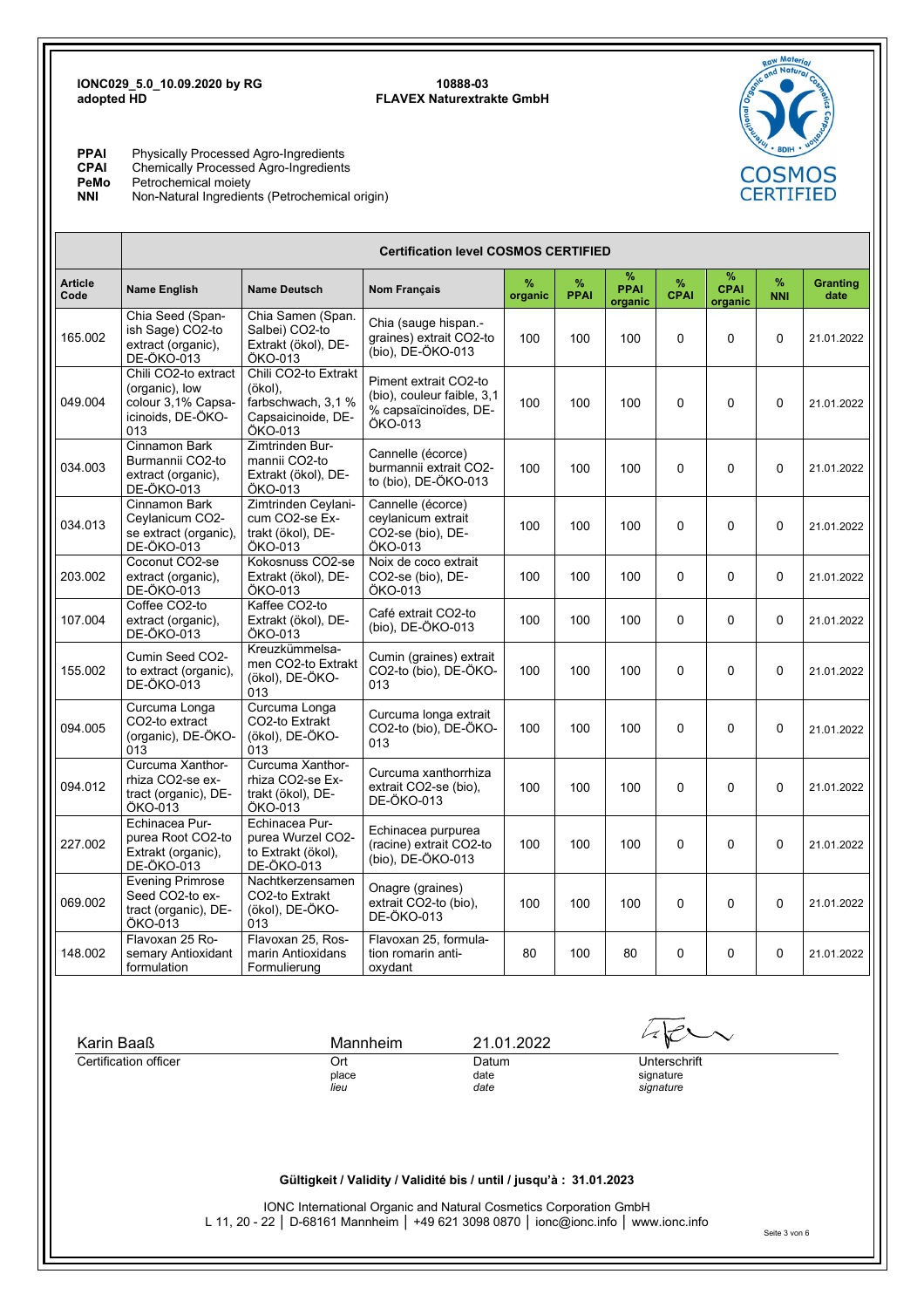**PPAI** Physically Processed Agro-Ingredients **CPAI** Chemically Processed Agro-Ingredients

**PeMo** Petrochemical moiety

**NNI** Non-Natural Ingredients (Petrochemical origin)

|                                     | <b>Certification level COSMOS CERTIFIED</b>                                               |                                                                                 |                                                                                   |                           |                  |                             |                     |                             |                    |                         |
|-------------------------------------|-------------------------------------------------------------------------------------------|---------------------------------------------------------------------------------|-----------------------------------------------------------------------------------|---------------------------|------------------|-----------------------------|---------------------|-----------------------------|--------------------|-------------------------|
| <b>Article</b><br>Code              | Name English                                                                              | <b>Name Deutsch</b>                                                             | <b>Nom Français</b>                                                               | %<br>organic              | %<br><b>PPAI</b> | %<br><b>PPAI</b><br>organic | $\%$<br><b>CPAI</b> | %<br><b>CPAI</b><br>organic | $\%$<br><b>NNI</b> | <b>Granting</b><br>date |
| 038.004                             | Frankincense<br>Carteri CO2-se<br>extract (organic),<br><b>DE-ÖKO-013</b>                 | Weihrauch Carteri<br>CO2-se Extrakt<br>(ökol), DE-ÖKO-013                       | Encens carteri extrait<br>CO2-se (bio), DE-<br>ÖKO-013                            | 100                       | 100              | 100                         | 0                   | 0                           | 0                  | 21.01.2022              |
| 014.027                             | Ginger CO2-se<br>extract (organic),<br>DE-ÖKO-013                                         | Ingwer CO2-se Ex-<br>trakt (ökol), DE-ÖKO-<br>013                               | Gingembre extrait<br>CO2-se (bio), DE-<br>ÖKO-013                                 | 100                       | 100              | 100                         | 0                   | 0                           | 0                  | 21.01.2022              |
| 014.018                             | Ginger CO2-to<br>extract (organic),<br>DE-ÖKO-013                                         | Ingwer CO2-to Ex-<br>trakt (ökol), DE-ÖKO-<br>013                               | Gingembre extrait<br>CO2-to (bio), DE-<br>ÖKO-013                                 | 100                       | 100              | 100                         | $\Omega$            | 0                           | 0                  | 21.01.2022              |
| 156.002                             | <b>Gromwell Root</b><br>CO2-to extract,<br>standardised                                   | Steinsamenwurzel<br>CO2-to Extrakt,<br>standardisiert                           | Grémil (racine) ex-<br>trait CO2-to, stand-<br>ardisé                             | 60                        | 100              | 60                          | $\mathbf 0$         | 0                           | 0                  | 21.01.2022              |
| 081.013                             | Hop CO2-to extract<br>flavor reduced,<br>standardised                                     | Hopfen CO2-to Ex-<br>trakt, aromareduziert,<br>standardisiert                   | Houblon extrait CO2-<br>to arôme réduit,<br>standardisé                           | 35                        | 100              | 35                          | 0                   | 0                           | 0                  | 21.01.2022              |
| 084.006                             | <b>Lavender Flower</b><br>CO2-se extract<br>(organic), DE-ÖKO-<br>013                     | Lavendelblüten CO2-<br>se Extrakt (ökol), DE-<br>ÖKO-013                        | Lavande (fleurs)<br>extrait CO2-se (bio),<br>DE-ÖKO-013                           | 100                       | 100              | 100                         | $\Omega$            | 0                           | 0                  | 21.01.2022              |
| 018.014                             | Marigold Flower<br>CO2-to extract<br>(organic), $< 0.1 \%$<br>Carotinoide, DE-<br>ÖKO-013 | Ringelblumen CO2-to<br>Extrakt (ökol), $< 0.1$<br>% Carotinoide, DE-<br>ÖKO-013 | Souci (fleurs) extrait<br>CO2-to (bio), $< 0.1$ %<br>caroténoïdes, DE-<br>ÖKO-013 | 100                       | 100              | 100                         | $\Omega$            | 0                           | 0                  | 21.01.2022              |
| 018.002                             | <b>Marigold Flower</b><br>CO2-to extract<br>(organic), DE-ÖKO-<br>013                     | Ringelblumen CO2-to<br>Extrakt (ökol), DE-<br>ÖKO-013                           | Souci (fleurs) extrait<br>CO2-to (bio), DE-<br>ÖKO-013                            | 100                       | 100              | 100                         | $\Omega$            | 0                           | 0                  | 21.01.2022              |
| 181.001                             | Millet Seed CO2-to<br>extract (organic),<br>DE-ÖKO-013                                    | Hirsesamen CO2-to<br>Extrakt (ökol), DE-<br>ÖKO-013                             | Millet (graines) extrait<br>CO2-to (bio), DE-<br>ÖKO-013                          | 100                       | 100              | 100                         | $\mathbf 0$         | 0                           | 0                  | 21.01.2022              |
| 037.005                             | Myrrh CO2-se<br>extract (organic),<br>DE-ÖKO-013                                          | Myrrhe CO2-se<br>Extrakt (ökol), DE-<br>ÖKO-013                                 | Myrrhe extrait CO2-<br>se (bio), DE-ÖKO-<br>013                                   | 100                       | 100              | 100                         | 0                   | 0                           | 0                  | 21.01.2022              |
| 032.007                             | Paprika CO2-to<br>extract (organic),<br>40000 C.U., DE-<br>ÖKO-013                        | Paprika CO2-to<br>Extrakt (ökol), 40000<br>C.U., DE-ÖKO-013                     | Paprika extrait CO2-<br>to (bio), 40000 C.U.,<br><b>DE-ÖKO-013</b>                | 100                       | 100              | 100                         | 0                   | 0                           | 0                  | 21.01.2022              |
| 036.003                             | Peppermint Leaf<br>CO2-se extract<br>(organic), DE-ÖKO-<br>013                            | Pfefferminzblätter<br>CO2-se Extrakt<br>(ökol), DE-ÖKO-013                      | Menthe poivrée<br>(feuilles) extrait CO2-<br>se (bio), DE-ÖKO-<br>013             | 100                       | 100              | 100                         | 0                   | 0                           | 0                  | 21.01.2022              |
| 170.001                             | Pomegranate Seed<br>CO2-to extract<br>(organic), DE-ÖKO-<br>013                           | Granatapfel Samen<br>CO2-to Extrakt (ökol),<br><b>DE-ÖKO-013</b>                | Grenade (graines)<br>extrait CO2-to (bio),<br><b>DE-ÖKO-013</b>                   | 100                       | 100              | 100                         | $\mathbf 0$         | 0                           | 0                  | 21.01.2022              |
|                                     |                                                                                           |                                                                                 |                                                                                   |                           |                  |                             |                     |                             |                    |                         |
|                                     |                                                                                           | Mannheim                                                                        |                                                                                   | 21.01.2022                |                  |                             |                     |                             |                    |                         |
| Karin Baaß<br>Certification officer |                                                                                           | Ort<br>place                                                                    | Datum<br>date                                                                     | Unterschrift<br>signature |                  |                             |                     |                             |                    |                         |
|                                     |                                                                                           | lieu                                                                            | date                                                                              |                           |                  |                             | signature           |                             |                    |                         |
|                                     |                                                                                           |                                                                                 |                                                                                   |                           |                  |                             |                     |                             |                    |                         |
|                                     |                                                                                           |                                                                                 |                                                                                   |                           |                  |                             |                     |                             |                    |                         |
|                                     |                                                                                           |                                                                                 | Gültigkeit / Validity / Validité bis / until / jusqu'à : 31.01.2023               |                           |                  |                             |                     |                             |                    |                         |

IONC International Organic and Natural Cosmetics Corporation GmbH L 11, 20 - 22 │ D-68161 Mannheim │ +49 621 3098 0870 │ ionc@ionc.info │ www.ionc.info Seite 4 von 6

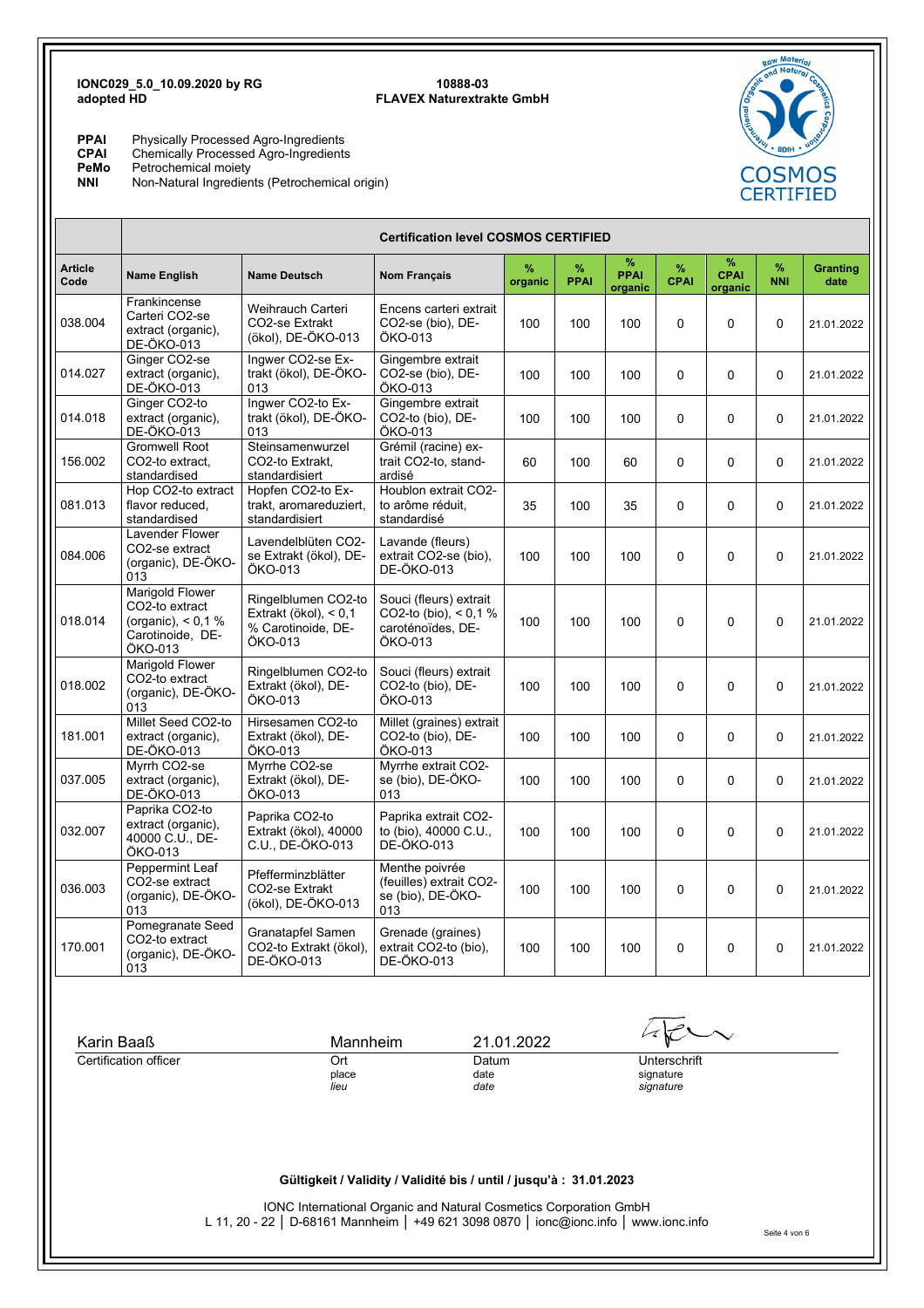**PPAI** Physically Processed Agro-Ingredients

**CPAI** Chemically Processed Agro-Ingredients

**PeMo** Petrochemical moiety

**PeMo** Petrochemical moiety<br>**NNI** Non-Natural Ingredients (Petrochemical origin)

|                        | <b>Certification level COSMOS CERTIFIED</b>                                                                     |                                                                                                             |                                                                                                                    |              |                  |                             |                  |                             |                 |                         |
|------------------------|-----------------------------------------------------------------------------------------------------------------|-------------------------------------------------------------------------------------------------------------|--------------------------------------------------------------------------------------------------------------------|--------------|------------------|-----------------------------|------------------|-----------------------------|-----------------|-------------------------|
| <b>Article</b><br>Code | Name English                                                                                                    | <b>Name Deutsch</b>                                                                                         | <b>Nom Français</b>                                                                                                | %<br>organic | %<br><b>PPAI</b> | %<br><b>PPAI</b><br>organic | %<br><b>CPAI</b> | %<br><b>CPAI</b><br>organic | %<br><b>NNI</b> | <b>Granting</b><br>date |
| 162.004                | Raspberry Seeds<br>CO2-to extract<br>(organic), DE-ÖKO-<br>013                                                  | Himbeersamen CO2-<br>to Extrakt (ökol), DE-<br>ÖKO-013                                                      | Framboise (pépins)<br>extrait CO2-to (bio),<br><b>DE-ÖKO-013</b>                                                   | 100          | 100              | 100                         | 0                | $\Omega$                    | $\Omega$        | 21.01.2022              |
| 159.005                | Rhatany Root CO2-<br>to extract standard-<br>ised                                                               | Ratanhiawurzel CO2-<br>to Extrakt standardis-<br>iert                                                       | Ratanhia (racine)<br>extrait CO2-to stand-<br>ardisé                                                               | 40           | 100              | 40                          | 0                | $\Omega$                    | $\Omega$        | 21.01.2022              |
| 046.005                | Rosehip CO2-to<br>extract (organic),<br><b>DE-ÖKO-013</b>                                                       | Hagebutten CO2-to<br>Extrakt (ökol), DE-<br>ÖKO-013                                                         | Eglantier extrait<br>CO2-to (bio), DE-<br>ÖKO-013                                                                  | 100          | 100              | 100                         | $\Omega$         | $\Omega$                    | $\Omega$        | 21.01.2022              |
| 046.004                | Rosehip Seed<br>CO2-to extract<br>(organic), DE-ÖKO-<br>013                                                     | Hagebuttensamen<br>CO2-to Extrakt (ökol),<br><b>DE-ÖKO-013</b>                                              | Eglantier (graines)<br>extrait CO2-to (bio),<br><b>DE-ÖKO-013</b>                                                  | 100          | 100              | 100                         | 0                | $\Omega$                    | $\Omega$        | 21.01.2022              |
| 027.010                | Rosemary Antioxi-<br>dant extract 14<br>(organic), DE-ÖKO-<br>013                                               | Rosmarin Antioxidans<br>Extrakt 14 (ökol), DE-<br>ÖKO-013                                                   | Rosmarin-<br>antioxydant extrait 14<br>(bio), DE-ÖKO-013                                                           | 100          | 100              | 100                         | 0                | $\Omega$                    | $\Omega$        | 21.01.2022              |
| 027.025                | Rosemary Antioxi-<br>dant extract 25<br>(organic), DE-ÖKO-<br>013                                               | Rosmarin Antioxidans<br>Extrakt 25 (ökol), DE-<br>ÖKO-013                                                   | Romarin-antioxydant<br>extrait 25 (bio), DE-<br>ÖKO-013                                                            | 100          | 100              | 100                         | $\Omega$         | $\Omega$                    | $\Omega$        | 21.01.2022              |
| 027.050                | Rosemary Antioxi-<br>dant. odorless<br>(organic), standard-<br>ised with sunflower<br>oil.<br><b>DE-ÖKO-013</b> | Rosmarin Antioxi-<br>dans, geruchsarm<br>(ökol), standardisiert<br>mit Sonnenblumenöl,<br><b>DE-ÖKO-013</b> | Romarin-antioxydant<br>extrait, sans odeur<br>(bio), standardisé<br>avec de l'huile de<br>tournesol.<br>DE-ÖKO-013 | 100          | 100              | 100                         | $\Omega$         | $\Omega$                    | $\Omega$        | 21.01.2022              |
| 027.036                | Rosemary CO2-se-<br>plus extract (organ-<br>ic), DE-ÖKO-013                                                     | Rosmarin CO2-se-<br>plus Extrakt (ökol),<br><b>DE-ÖKO-013</b>                                               | Romarin extrait CO2-<br>se-plus (bio), DE-<br>ÖKO-013                                                              | 100          | 100              | 100                         | 0                | $\Omega$                    | $\Omega$        | 21.01.2022              |
| 027.038                | Rosemary CO2-to<br>extract (organic)<br>Camphor Type,<br><b>DE-ÖKO-013</b>                                      | Rosmarin CO2-to<br>Extrakt (ökol)<br>Campher Typ, DE-<br>ÖKO-013                                            | Romarin extrait CO2-<br>to (bio) type cam-<br>phre. DE-ÖKO-013                                                     | 100          | 100              | 100                         | 0                | $\Omega$                    | 0               | 21.01.2022              |
| 063.018                | Sage Antioxidant<br>extract 35 (organ-<br>ic), DE-ÖKO-013                                                       | Salbei Antioxidans<br>Extrakt 35 (ökol), DE-<br>ÖKO-013                                                     | Sauge-antioxydant<br>extrait 35 (bio), DE-<br>ÖKO-013                                                              | 100          | 100              | 100                         | 0                | $\Omega$                    | $\Omega$        | 21.01.2022              |
| 063.012                | Sage Triloba (syn.<br>Fruticosa) CO2-to<br>extract 5 %<br>Oleanolic/Ursolic<br>acid                             | Salbei Triloba (syn.<br>Fruticosa) CO2-to<br>Extrakt, 5 %<br>Oleanol/Ursolsäure                             | Sauge triloba (syn.<br>fruticosa) extrait<br>CO2-to, 5 % acide<br>oléanolique/ursolique                            | 40           | 100              | 40                          | $\Omega$         | $\mathbf{0}$                | $\Omega$        | 21.01.2022              |
|                        |                                                                                                                 |                                                                                                             |                                                                                                                    |              |                  |                             |                  |                             |                 |                         |

**Gültigkeit / Validity / Validité bis / until / jusqu'à : 31.01.2023** IONC International Organic and Natural Cosmetics Corporation GmbH Karin Baaß Mannheim 21.01.2022 Certification officer Ort Datum Unterschrift place the contract of the contract of the contract of the contract of the contract of the contract of the contract of the contract of the contract of the contract of the contract of the contract of the contract of the cont  *lieu date signature* 

L 11, 20 - 22 │ D-68161 Mannheim │ +49 621 3098 0870 │ ionc@ionc.info │ www.ionc.info

Seite 5 von 6

COSMOS **CERTIFIED**